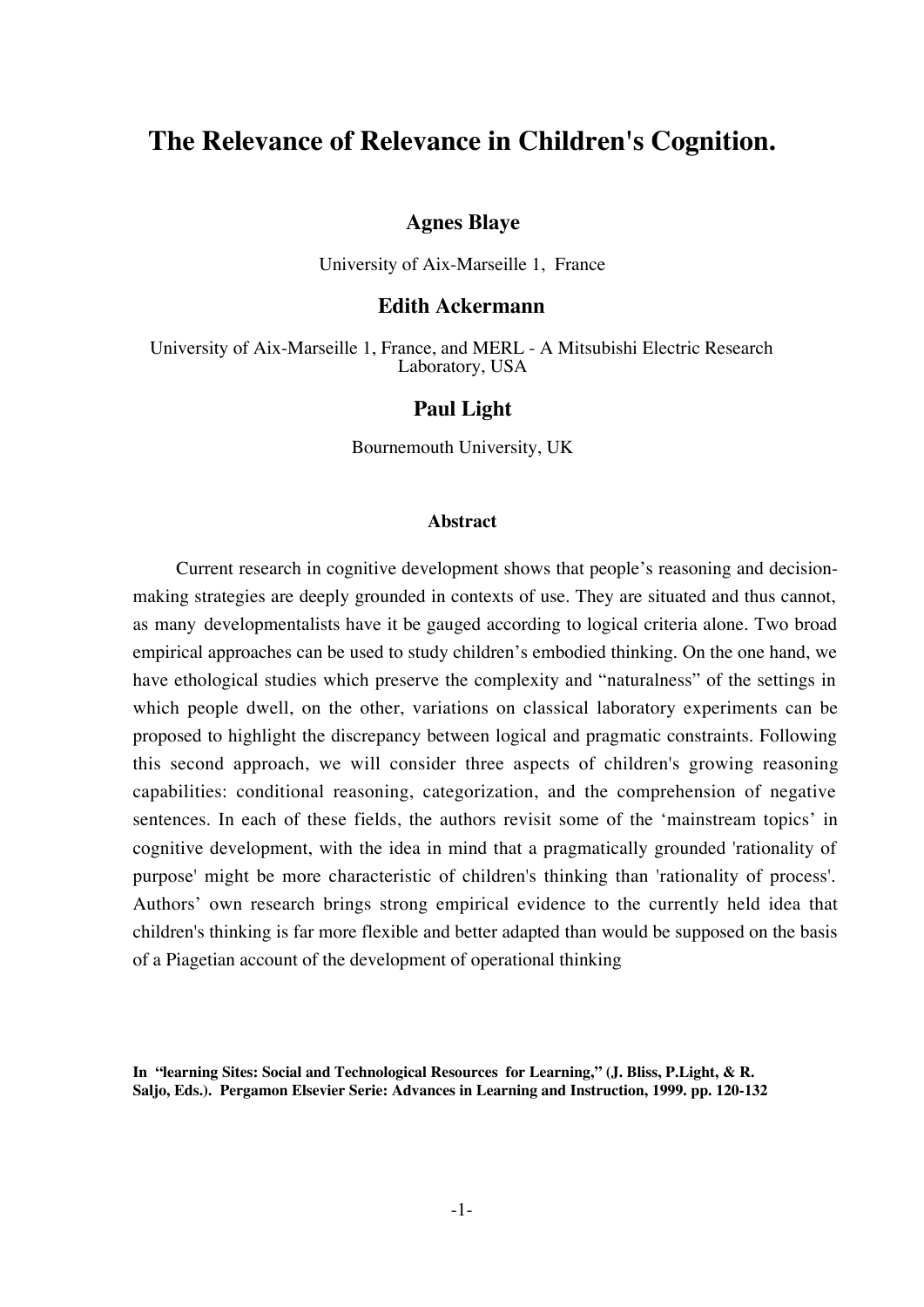### **Introduction**

Most developmental theories describe cognitive growth as a move away from 'intuitive' towards 'rational' thinking, or from everyday cognition towards scientific reasoning. Whether grounded in action as in Piaget's theory, or mediated through language as in Vygotsky's theory, constructivist models of human intelligence are essentially science-centred and logicoriented. The lengthy path towards higher forms of reasoning or 'formal operational thought' is seen as proceeding from local to general, from context-bound to context-free, from externally-supported (or 'embodied') to internally-driven (or 'mentalised'). Accordingly, children's cognitive achievements are portrayed in terms of an increasing ability to emerge from here-and-now contingencies (characteristic of practical intelligence), an increasing ability to extract knowledge from its substrate (i.e. from contexts of use and personal goals), and an increasing ability to act mentally on virtual worlds, carrying out operations in the head instead of carrying them out externally (Ackermann, 1991).

Piaget and Vygotsky attributed varying roles to direct and mediated experience in the process of moving beyond the concrete. Yet both shared the commonly held view among developmentalists that higher forms of reasoning emerge from people's ability to separate *what is known* from *how it came to be known* and *where it may best serve*. Consistent with this view, research methods themselves have become 'disembodied'. Experiments designed to study people's reasoning or logical capabilities are carefully stripped of the messy dynamics inherent in actual situations of use, and children's achievements are gauged by their conformity to logical norms or logico-mathematical canons at the expense of their pragmatic or functional relevance.

In reclaiming the deeply grounded, experience-based, and adaptive nature of human cognition, the situated approach to human learning challenges such classical views on cognitive development. Children do not think in a vacuum. Instead, they develop ever more sophisticated strategies as a means to handle complex situations. Children, like adults, progressively shape and sharpen their thinking so that it supports their purposes and augments their potentials. Current research on cognitive development addresses this idea by showing that children's reasoning and decision-making strategies are, indeed, deeply grounded in specific contexts of use, and thus cannot be gauged according to logical criteria alone.

Two broad empirical approach can be used to study children's embodied thinking. On the one hand we have ethological studies which preserve the complexity and "naturalness" of the settings which people inhabit, on the other, variations on classical laboratory tasks can be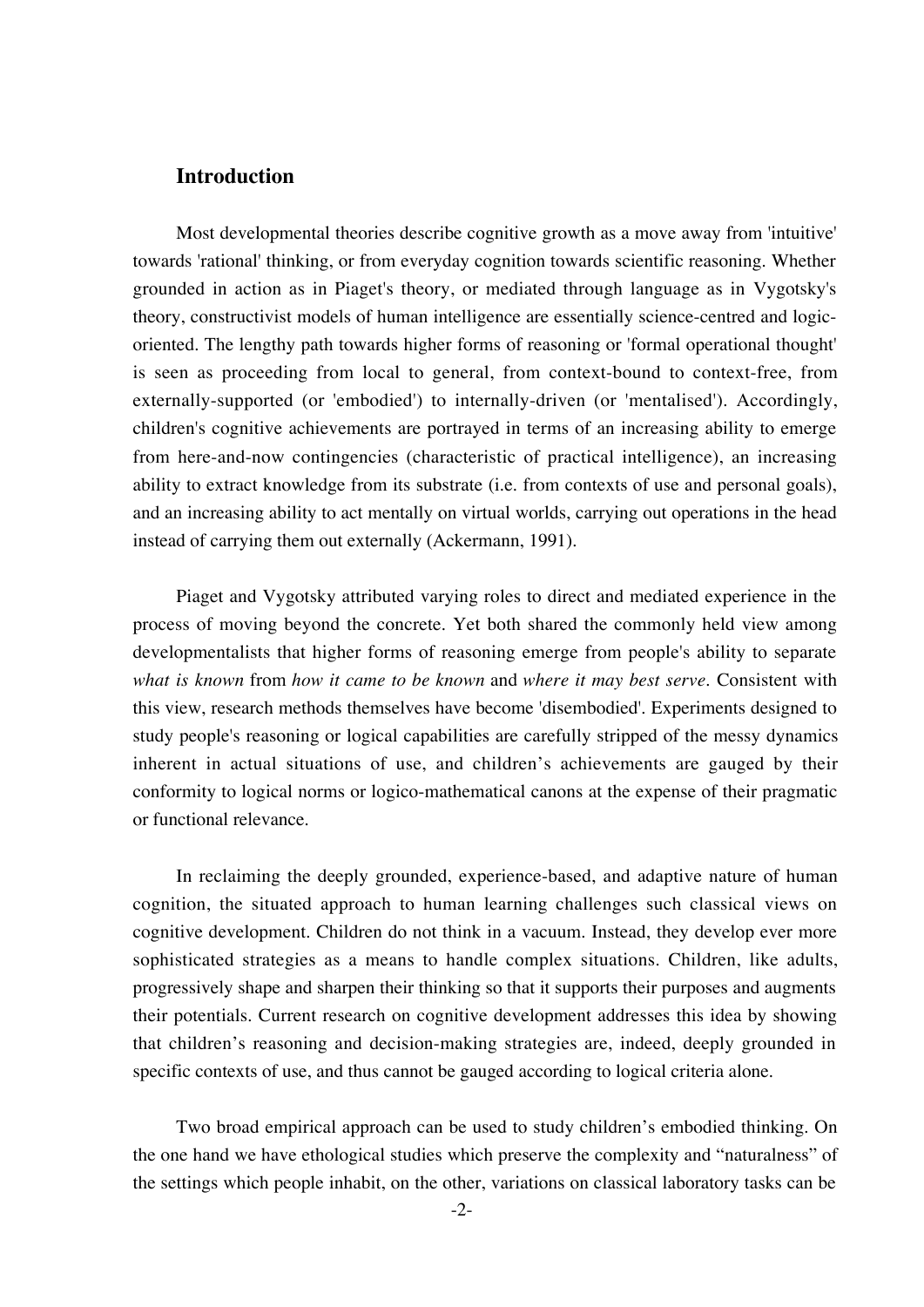used to highlight the discrepancy between logical and pragmatic constraints. Following this second approach, three aspects of children's growing reasoning capabilities will be considered in this chapter: conditional reasoning, categorization, and the comprehension of negative sentences. In each of these fields, recent work has pointed to children's thinking being more flexible and better adapted than would be supposed on the basis of a Piagetian account of the development of operational thinking.

Studies on pragmatic development in particular strongly suggest that children's responses to many classical experiments, far from being based upon logic alone, are heavily informed by concerns of appropriateness and efficacy within specific contexts of use (Ninio & Snow, 1996, Siegal, 1991). Our purpose, then, is to revisit some of the 'mainstream topics' of cognitive development, with the idea in mind that a pragmatically grounded 'rationality of purpose' might be more characteristic of children's thinking than 'rationality of process'.

As mentioned earlier, studies on human reasoning have generally been conducted under highly controlled experimental conditions, in an attempt to eliminate the 'messiness' inherent to practical everyday situations. Wason's Selection Task and Sentence Verification Task and Piaget's "épreuves operatoires" (and more specifically his task on class inclusion) are typical examples of such an attempt. In what follows, we discuss the psychological implications of using these paradigmatic tasks as means to study children's conditional reasoning, their understanding of class logic, and their processing of negatives. First we shall briefly introduce the tasks themselves.

**Wason's Selection Task:** If a conditional rule is expressed conventionally as 'If p then q', evaluation of the truth or falsity of the rule must logically focus upon the conjunction of 'p' and 'not q', since only this conjunction can falsify the rule. The selection task invites participants to specify which of four possible cases (conjunctions of 'p' or 'not p' with 'q' or 'not q') need to be investigated in order to establish the truth or falsity of a conditional rule.

For example, suppose that four cards showing respectively a 9, a 4, a D and an E, are laid upon the table, it being known that each card has a number on one side and a letter on the other. The participant's task is to establish the truth or falsity of a conditional rule stating that 'If a card has an even number on one side then it has a vowel on the other side' by turning over the minimum necessary number of cards. The correct response is to turn over cards corresponding to 'p' (i.e.. the even number, 4) and 'not q' (i.e. the consonant, D), since only with these two cards could the discovery of what is on the reverse side falsify the rule.

Wason (1966) established that this task is surprisingly difficult, even for highly educated adults. However, it soon became apparent that logically irrelevant aspects of task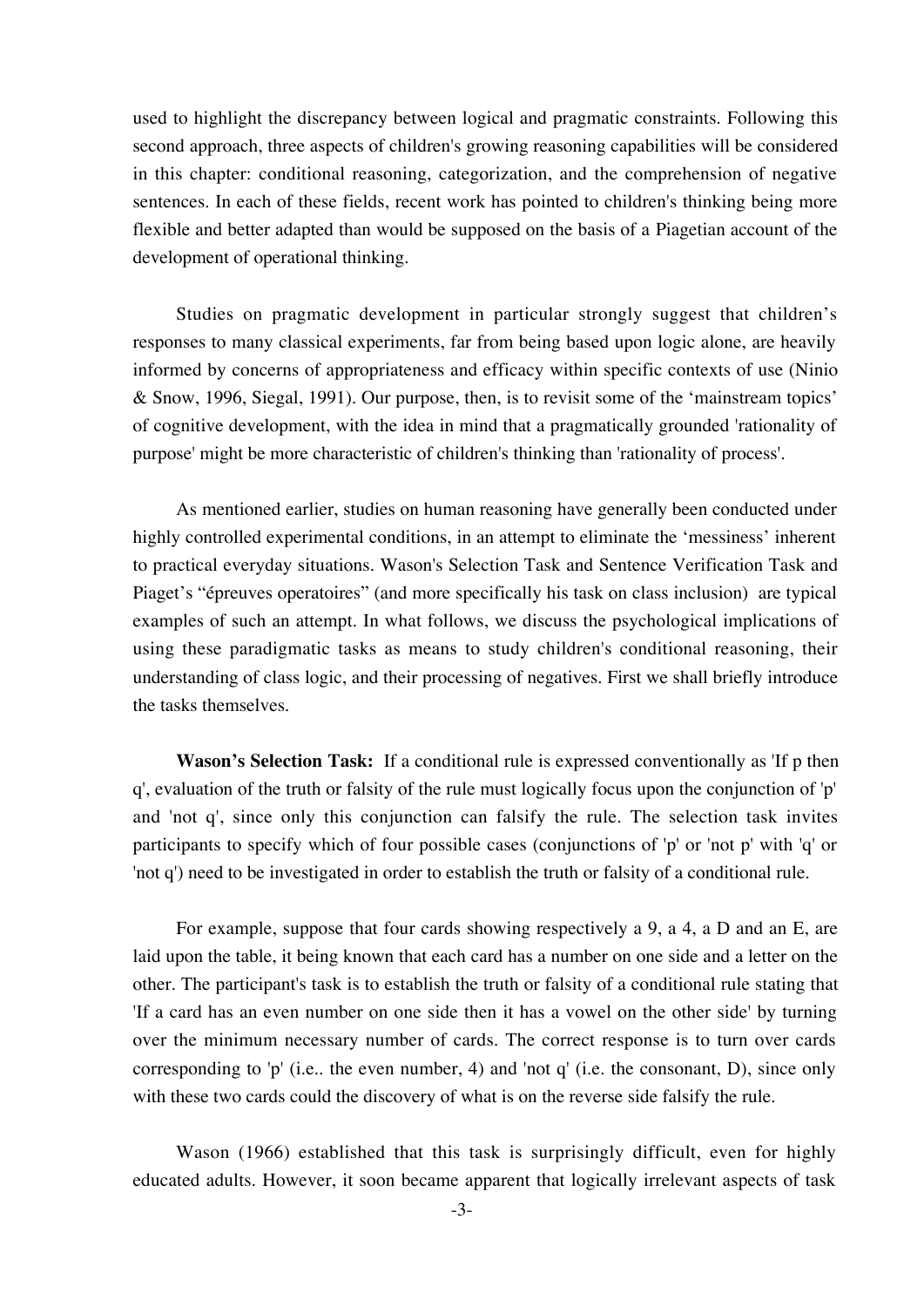presentation (namely the concrete contents and context of the rule) had significant effects on the difficulty of the task. For example, Johnson-Laird, Legrenzi and Legrenzi (1972) showed that if the rule was framed as a postal rule saying that if an envelope is sealed it needs a certain value stamp on it, most adults could correctly select which envelopes needed to be checked (for a review of research on 'thematic' versions of the selection task, see Evans, Newstead, & Byrne, 1993). Explanations for such effects range from general inference rules through heuristics and mental models to domain-sensitive rules of various kinds.

**Piaget's Class Inclusion Task:** According to Piaget (Inhelder & Piaget, 1964), when children are presented with, for example, a bunch of flowers (for instance eight tulips and four daisies) and asked whether there are "more tulips or more flowers", most children below eight years-old mistakenly reply "more tulips". Piaget considered this error as an indication of a lack of mastery of classificatory logic, since the super-ordinate class logically cannot contain fewer exemplars than one of its subordinate classes. Older children's correct responses and justifications were seen as an indicator of mastery of the relevant logical structure, namely, additive class grouping.

Current research challenges Piaget's assumption by showing that success in response to the question of quantification of inclusion is neither a sufficient nor necessary condition to an understanding of at least some aspects of class logic (Markman, 1978; Bideaud & Lautrey, 1983; Houdé, 1990). Moreover, a few studies dealing with conversational aspects of the interview during this task revealed that improving the setting and reducing violations of conversational rules can reveal success at much younger ages than expected by Piaget (Politzer, 1993; Siegal, 1991).

**Wason's Sentence Verification Task:** Just as in the field of conditional reasoning, Wason (1961) played an important early part in shaping the direction of empirical research on people's processing of negative propositions. He pioneered the use of the Sentence Verification Task, in which subjects are shown a series of images representing familiar scenes. Scenes typically involve an agent (man, woman, child) doing something (like painting, ironing, washing, reading) to some object/s (door, book, window). Each image is accompanied by a sentence which describes elements of the scene, using a negative form (e.g. 'The woman is not painting the door'). Respondents, in this case adults, are required to make a truth value judgement based upon sentence-picture comparisons. Most theoretical debates have focused on the nature of the information processing operations carried out by subjects in solving this task (for a review see Evans, 1982).

Researchers have long ignored the fact that Wason himself had explicitly admitted the low external validity of sentence-verification studies for the study of negation. Here again,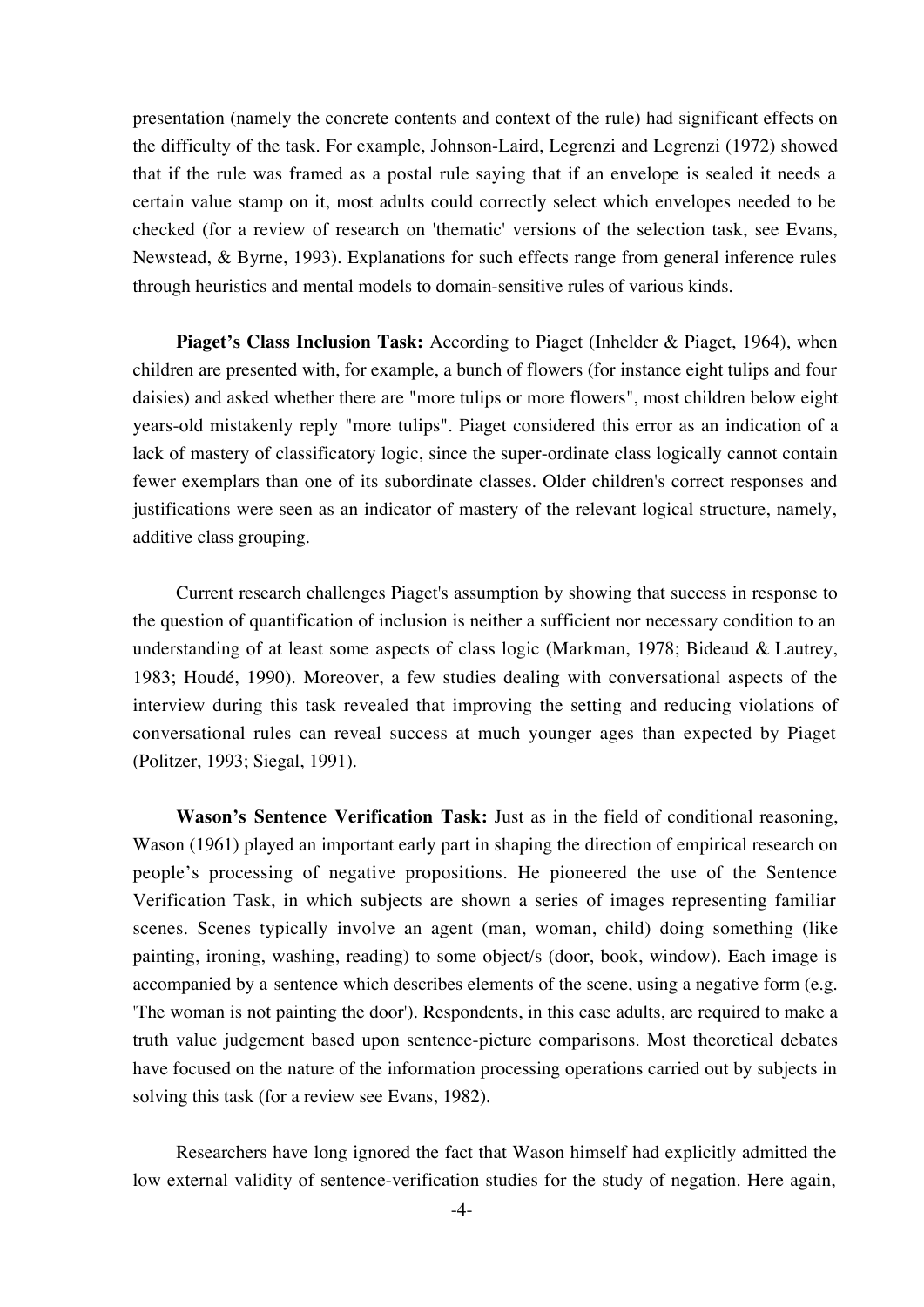current research, mainly from linguists, has clearly established that a purely syntactic analysis reveals only a small part of what is at stake in people's understanding of negation (Ducrot, 1980; Moeschler, 1990). Many examples show a discrepancy between an interpretation of negatives based on formal logic and one based on a 'logic of use'. A sentence like "Everything that sparkles is not gold", would have to be interpreted by a logician as meaning "nothing that sparkles is gold" whereas people clearly use it to mean: "some things that sparkle are not gold". Moeschler referred to Sperber and Wilson's theory of relevance (1986) to offer a model of uses of negatives considered as specific forms of speech acts (Austin, 1962; Searle, 1969). This work remains undeveloped, however, and very few empirical studies, at least on children, have been reported.

Having introduced these three tasks, we shall now turn to a more detailed analysis of examples of recent psychological research in the three domains for which these tasks have become paradigmatic.

## **From truth value to relevance judgements: Deductive reasoning in children**

Accounts of the development of deductive reasoning have usually taken their starting points from a Piagetian account of cognitive development (e.g. Ward & Overton, 1990). According to Piaget, reasoning development culminates in the achievement of formal operational thinking only in early adolescence (Inhelder & Piaget, 1958). Thus if selection task performance is analysed in terms of abstract rules corresponding to formal logic we should expect a clear distinction between the performances of children and those of adults.

The main difficulty from a Piagetian point of view, of course, is the poor performance even of adults on abstract versions of the task. Ward and Overton (1990) sought to deal with this difficulty by proposing that contextual factors such as the precise nature of the conditional rule moderate the expression of the underlying competence even after it becomes available. This still suggests that the performance of pre-adolescent or 'pre-formal' children should differ markedly from that of adults. Indeed, Ward and Overton did obtain very poor performance from eleven year olds, even with thematic versions of the selection task on which older participants performed well. However, as Girotto and Light (1992) pointed out, they used a mixture of different rule types on a within-subject basis, which may have led to some complex carry-over effects.

Some of the most reliably easy thematic versions of the selection task in the adult research literature are 'deontic' versions such as the postal rule mentioned above. Here, the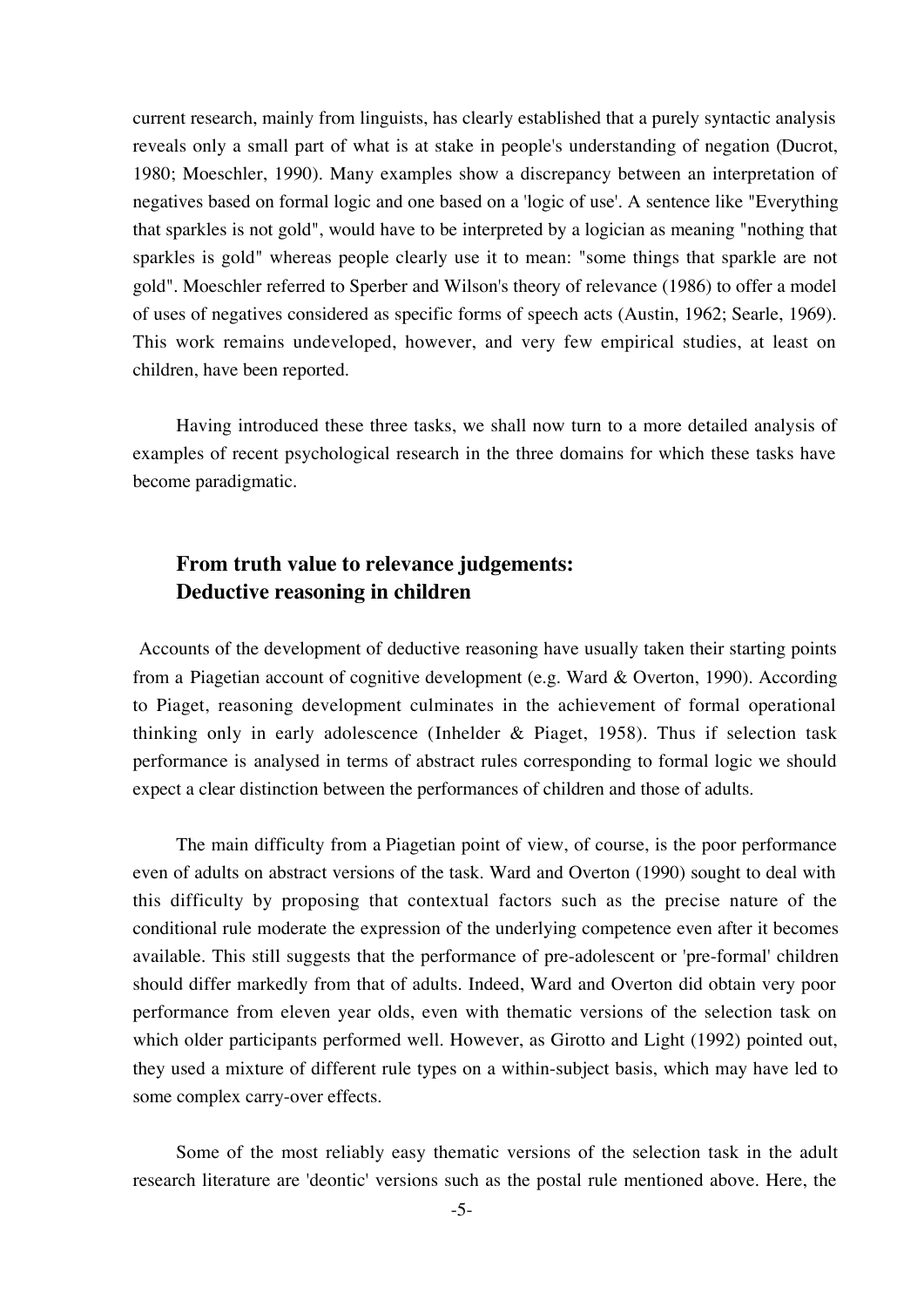rule has a modal form (stating a conditional permission or obligation, for example). The truth or falsity of the rule is treated as axiomatic and the participant's task is to look for evidence of violation. For example the rule might state that 'if somebody is drinking beer, then they must be over 18'. Cheng and Holyoak (1985) suggested that rules with the general form 'If an action is to be taken then a precondition must be satisfied' are typically solved by the application of a 'pragmatic schema' embodying rules for action or inference which are specific to this type of social regulation. It is these socially grounded rules, rather than the more abstract rules associated with formal deductive logic, that are held to support correct performance on appropriate thematic versions of the selection task.

Pragmatic schemas are envisaged as being fashioned out of children's experience of particular forms of social regulation. There is every reason to suppose that children are exposed to conditional permission and obligation rules from an early age (Dunn, 1988). Moreover, recent work by Harris and Nunez (1996) has shown that children as young as three and a half can accurately identify transgressors of a conditional permission rule. Thus we might expect from this point of view that children, certainly by elementary school age, would show much the same responses to deontic versions of the selection task as adults.

Using a radically simplified ('reduced array') version of the selection task, we have been able to show in our own research that children even as young as six can indeed do well when the rule corresponded to a conditional permission (Light, Blaye, Gilly & Girotto, 1989). Even with the full selection task, we have been able to obtain competent performance from children as young as eight with such rules (Girotto, Light & Colbourn, 1988; Girotto, Gilly, Blaye & Light, 1989; Frydman, Light & Alegria, 1997). Evans, Newstead and Byrne comment on how strikingly these findings testify to the context-dependence of reasoning both in children and in adults, showing as they do that "a task which defeats most university students in its abstract form is comparatively easy for a ten year old in a permission context" (1993, p.128).

Thus for children as well as for adults, correct performance on deontic versions of the selection task appears to depend upon the interpretability of the rules as conditional permissions or obligations. Where such interpretation is available (whether from direct experience, explicit justification or plausible hypothesis) selections typically correspond to those suggested by a formal logical analysis, though of course, according to this account, they do not in fact result from such an analysis.

However, domain specific pragmatic schemas are not the only available option in explaining these findings. A more general interpretation of the pragmatics of selection task performance is that, in all forms of the task, participants may be relying very largely upon unreflective intuitions of relevance (Evans, 1989). Sperber, Cara and Girotto (1995) argue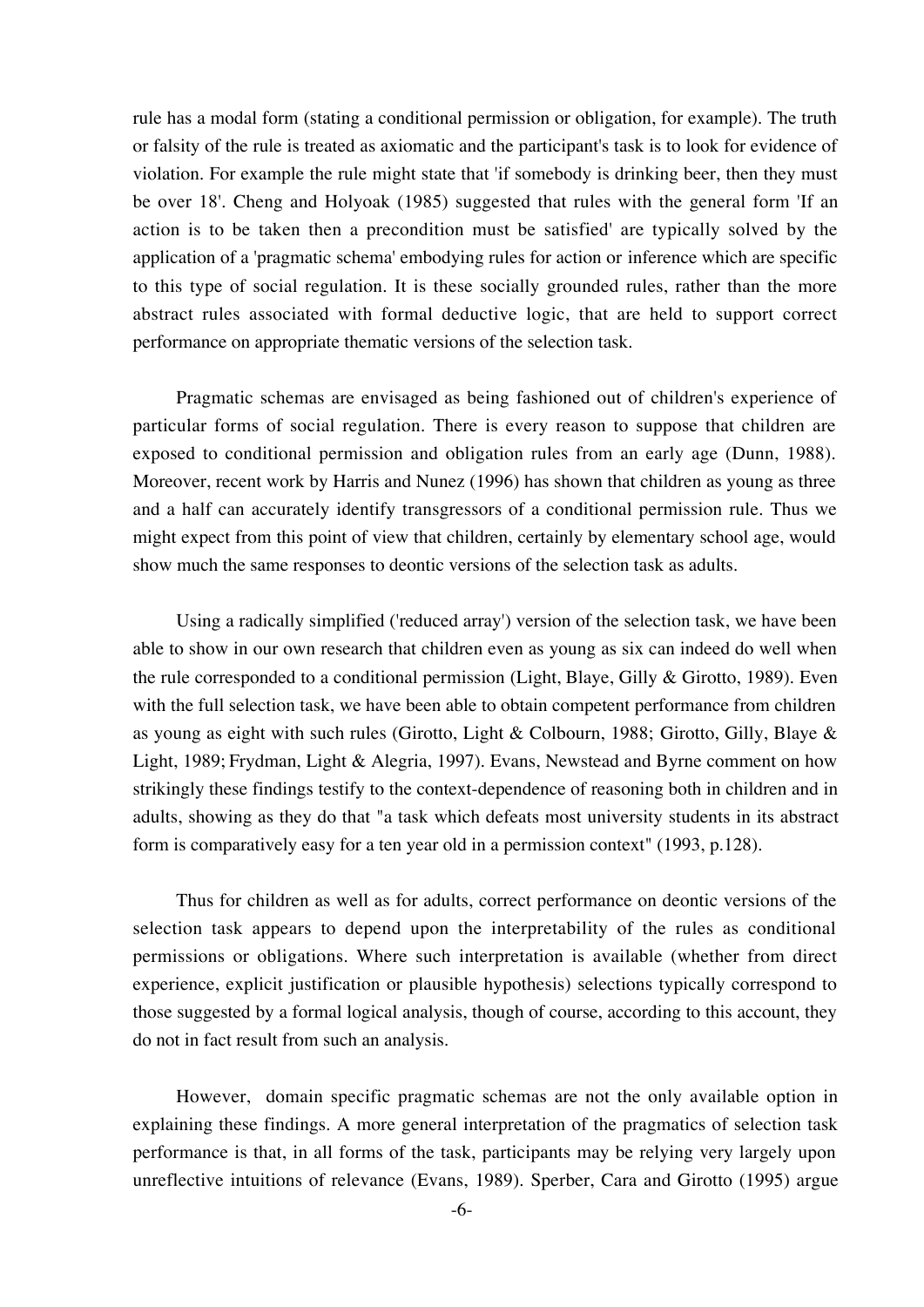that the selection task is, as its name suggests, a test of selection - namely selection of potentially relevant evidence. Looked at from this point of view, Ward and Overton's distinction between the 'competence' and 'performance' aspects of the task (i.e. between the intrinsic logical demands of the task on the one hand and the 'moderating' effects of content and context on the other) dissolves. Interpreting the task is part and parcel of performing it. Whether in children or adults, Sperber and colleagues argue, rationality involves the efficient allocation of cognitive resources, and considerations of potential relevance shape this allocation.

The focus of attention thus falls not on particular types of 'pragmatic schema', but on more general pragmatic processes of comprehension which involve determining where relevance lies. Sperber, Cara and Girotto argue that the way to produce 'good' performance on a selection task is to construct the rule in such a way that it is readily interpretable as a denial of the possibility of 'p and not q' cases. It is precisely this implicit denial that makes these cases relevant, and thus supports correct selection. The deontic versions of the task achieve this by having the 'p and not q' case represent a rule violation which the participant is cued to look out for.

From a relevance theory point of view this is only as a particular instance of a more general process. By appropriate 'relevance management', easy versions of the selection task can be produced in any cognitive domain. For example, with a rule such as "If a woman has a child then she has had sex", the 'p and not q' combination (namely *women-who-have-hadchildren-but-have-not-had-sex* ) can be highlighted by making it the object of a journalistic scoop. Here, even without any deontic element to the rule, adult performance is indeed good.

Neither explanation in terms of domain specific pragmatic schemas nor explanation in terms of a more general relevance theory offers any clear developmental story. As far as pragmatic schemas are concerned, the obvious developmental scenario would be that schemas of permission, obligation etc. are gradually abstracted from concrete instances of experienced social regulation. A less obvious and more interesting story might posit a developmental link between the understanding of deontic necessity and the understanding of logical necessity. Harris and Nunez (in press) for example, explore the idea that 'must' in its modal sense may be a developmental antecedent of 'must' in its logical sense, and point to linguistic evidence such terms make their first appearance in deontic contexts.

## **More tulips or more flowers? Categories, contexts and conversational conventions.**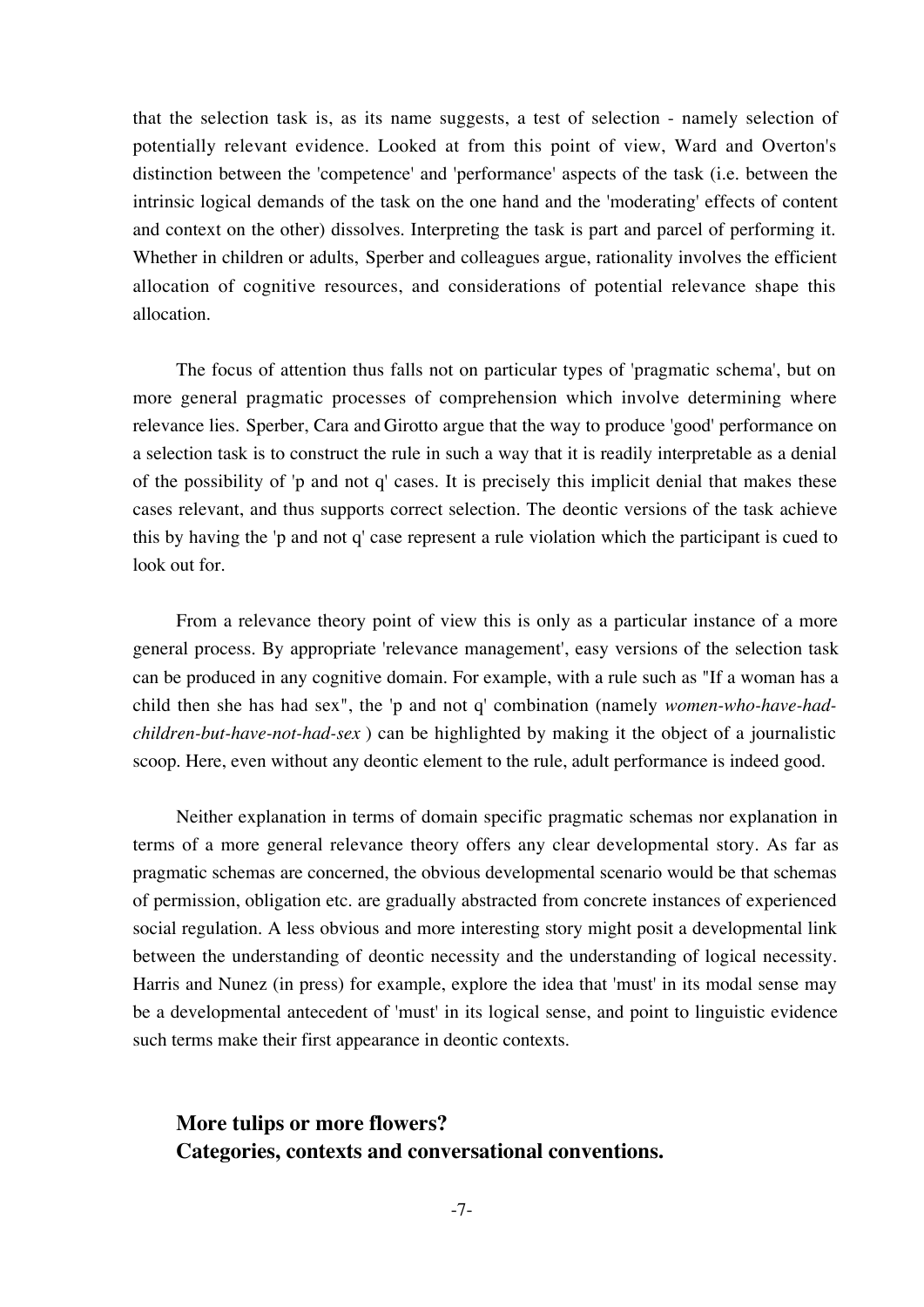Categorization is generally considered as a primary way in which people make sense of their world and themselves. Research on the development of categories has long been oriented towards the formation of logical classes defined by necessary and sufficient properties (Inhelder & Piaget, 1964), or scientific concepts (Vygotsky, 1934). Bruner, Goodnow and Austin (1966) likewise characterised categories in terms of a system of hierarchical classification organised in terms of inclusion relationships.

Following Piaget's perspective, the class inclusion task has been considered for decades as the key test of access to the logic of class hierarchies. However, several studies have demonstrated that many children between 8 and 11 who succeed in this task also believe that one could, in principle, get more tulips than flowers (by adding tulips or taking away flowers; Markman, 1978). Bideaud and Houdé (1983) proposed a distinction between empirical inclusion, as assessed by the classical class inclusion task, and logical inclusion which is acquired a few years later and assessed by the revised versions of the task proposed by Markman. Success to the Piagetian task can be achieved by considering the two classes (subordinate and super-ordinate) as disjoint collections, thus leading children to admit that one can change the extension of one of them without modifying the other. While they challenge Piaget's account, none of these studies question that logical reasoning is the endpoint of development.

These studies suggest that Piaget's test can result in false positives. Other researchers, in revisiting the task from a conversational pragmatic point of view, show that a move towards reducing referential ambiguity in the standard task can elicit correct answers in younger subjects than Piaget supposed (Politzer, 1993, Siegal, 1991). In natural language "flowers" can both designate the super-ordinate class and any of the sub-classes. Moreover, when such a word is used in context with the specific name of one of the subclasses, it is taken to refer to the complementary subclass, and not, as in Piaget's situation, to the super-ordinate class.

Politzer's analysis of children's performance in the standard task suggests that it results from the respondent's judgement of 'what understanding the experimenter wants me to demonstrate', in other words, what could be a relevant answer to such a surprising question. Why then do children less than 8 fail to this task while older ones succeed? According to Politzer, for younger subjects, demonstrating their ability to count and then compare the cardinals of the two subsets can seem appropriate. For older subjects, this is far too easy, so they judge that it cannot be the relevant answer. In effect, they are saying: 'You're asking me a trick question, but I shan't fall into the trap!'.

There is, however, more to the construction of categorical knowledge than solving the class inclusion tasks or any of its revised versions. Alternative accounts exist which suggest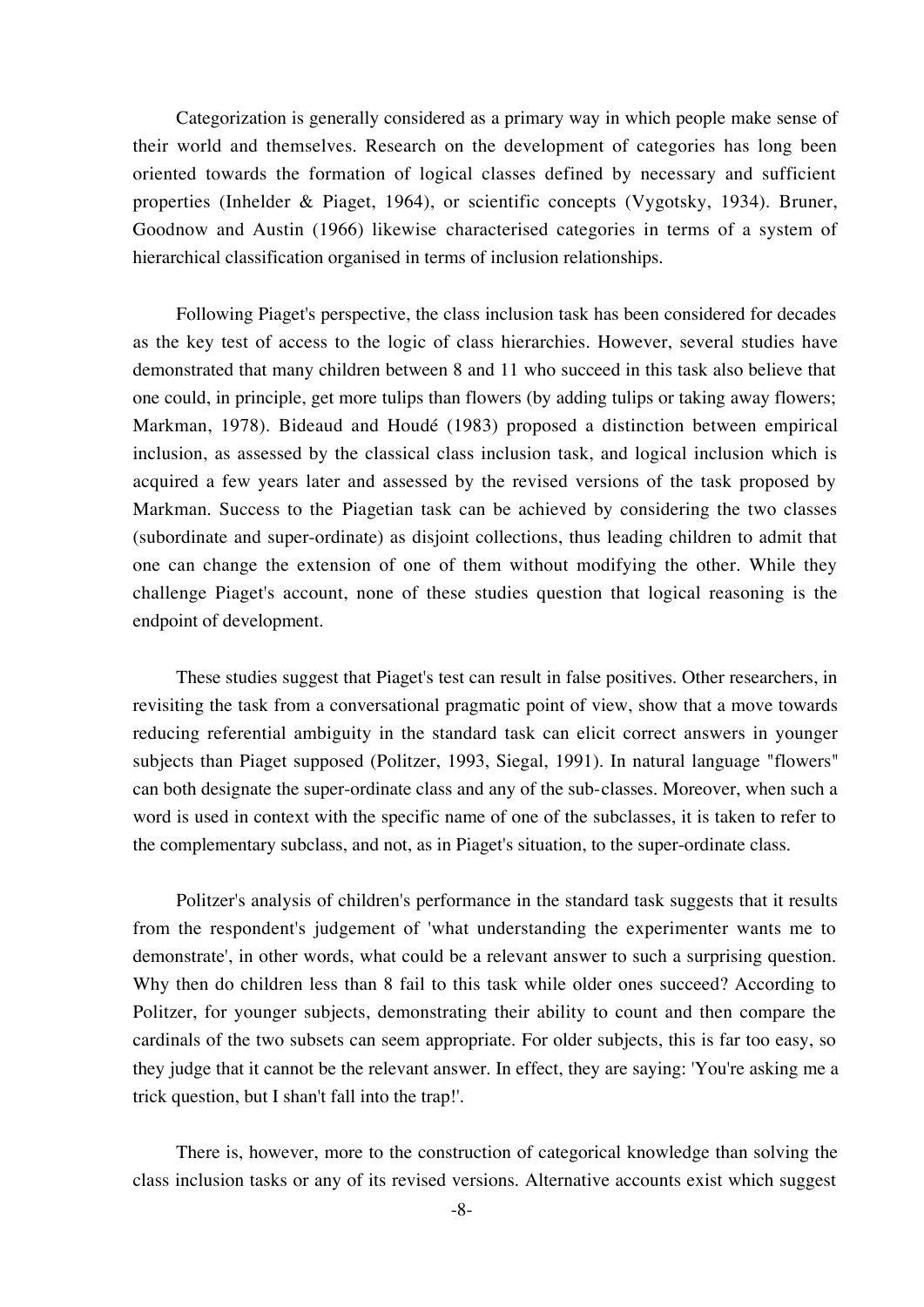that categorical knowledge could be organized on 'non-logical' bases, such as graded categories (Rosch, Mervis, Gray, Johnson, & Boyes-Braem, 1976) or schematic-based categories (Mandler, 1983, Nelson, 1986). Such research seems to demonstrate that even if people sometimes do categorise on a strictly logical basis, this is only a small part of the story. For instance, both children and adults seem to consider that members of a category are not all equivalent to one another, and that some are "better instances" of the category than others (the so called 'gradient of prototypicality').

Research on schematically organized categories, stimulated by Mandler (1983) has been developed in particular by Nelson (1986). In Nelson's model, children's categories are envisaged as emerging from event representations corresponding to routines in their everyday life. Such schematic representations (also called scripts; Schank & Abelson, 1977) specify the range of potential elements in a category. Members of a same category, in such a sense, do not necessarily share perceptual similarity. For example, 'high chair', 'milk' and 'bib' are all linked by a common script, though they do not in any obvious sense 'resemble' one another. Rather they are organized in spatial and/or temporal contiguity relationships.

Later on, Nelson argues, children reason on 'slot-filler' categories, grouping together items which are mutually substitutable in the same slot of a script (e.g. various types of baby food). These categories are seen as still highly contextually bound. Further development leading towards a taxonomic organization of categories results from language development, which makes possible a progressive de-contextualization from specific scripts. Thus, although Nelson admits the possible co-existence of these different modes of grouping, her model remains hierarchical. Early forms of categorization remain described as experience-based and contextually bound, and the endpoint of development coincides with Piagetian logical classification.

While Rosch's and Nelson's perspectives have opened new avenues by highlighting different forms of categorization, we would like to suggest that further steps can be taken, which could offer an image of development in which these different forms co-exist in subjects very early on, and remain co-present through adulthood.

In one of our studies (Blaye & Bernard-Peyron, 1996), 90 children at three age levels (mean ages: 5;8, 6;11 and 9;8) were confronted with a free sorting task involving 18 drawings which could be organized either taxonomically (e.g. 'people', 'animals', 'tools') or schematically (e.g. 'the forest', 'the circus'). Both types of groupings were observed at all age levels with a non-significant *increase* of schematic groupings in the older children. No developmental hierarchy could be evidenced in terms of type of groupings. However, what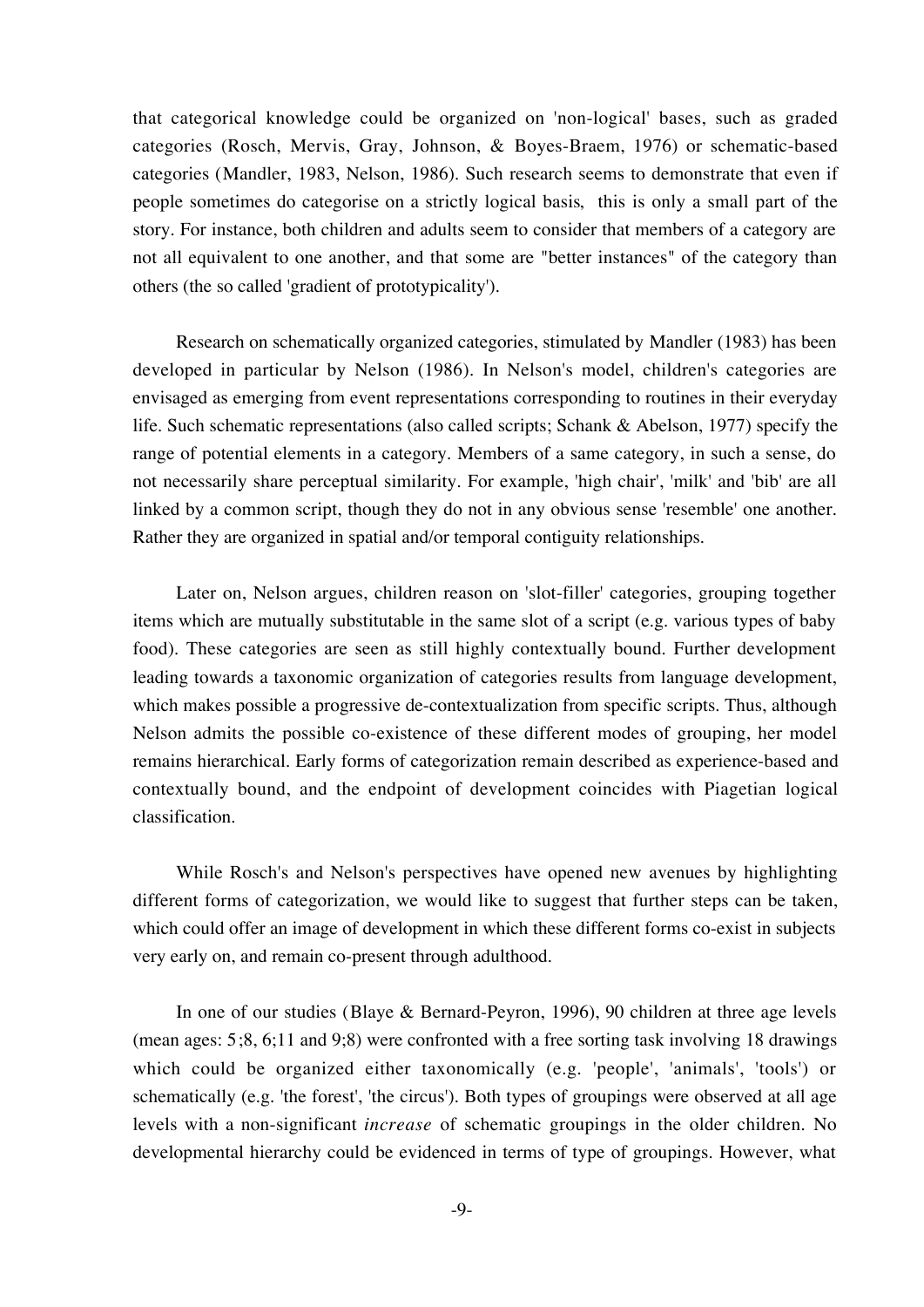appeared to develop was children's ability to switch between different mode of sorting on request.

Other recent studies confirm the idea that the type of grouping which is privileged depends largely upon factors such as instructions (Deak & Bauer, 1996), or the kinds of materials involved (Markman, Cox, & Machida, 1981). In a recent study (Lecacheur, Fraysse, & Blaye, 1996), we investigated the role of this latter factor in tests with 4;9 and 5;8 year-old children. Forty three small plastic toys representing pieces of furniture suitable for a kitchen, an adults' bedroom and a baby's bedroom were introduced to the children. Independently of their suitability for different rooms, these objects had been divided in three subsets painted respectively in red, yellow and blue. Half of the children were asked to distribute the "objects" in the rooms of a cardboard house and the other half in three transparent plastic bags each with a colored sticker (red, yellow and blue). Then all the children were asked to do another sorting on a small piece of cloth (a quarter of A4 size).

All subjects produced schematic grouping in the 'rooms" condition while the majority of subjects in the "bags" condition achieved a sorting by color, with a significant increase in this proportion among older children. Intra-individual shifts between the first and second phase again clearly highlight contextual sensitivity of the sorting mode. Children who used a color grouping in the first phase generally maintained their mode of sorting when confronted with the small piece of cloth, while those who had used the schematic mode produced totally disorganized collections.

The micro-context induced by particular task instructions and spatial constraints thus appears to make one mode of organization more accessible than another. Such results have led us to the view that development of categorization may be less a matter of the acquisition of new sorting modes and more a matter of achieving a progressively higher degree of flexibility to move from one mode to the other as a function of the task context and the experimenter's requirements.

Although not developmental in itself, the study to be presented in the next section concerning children's understanding of negatives will also offer evidence that children's processing of information does not typically conform to logical requirements but does nonetheless reflect a good sense of appropriateness and adjustment to pragmatic aspects of the situation.

### **'She ain't no trouble': Form and function of negations**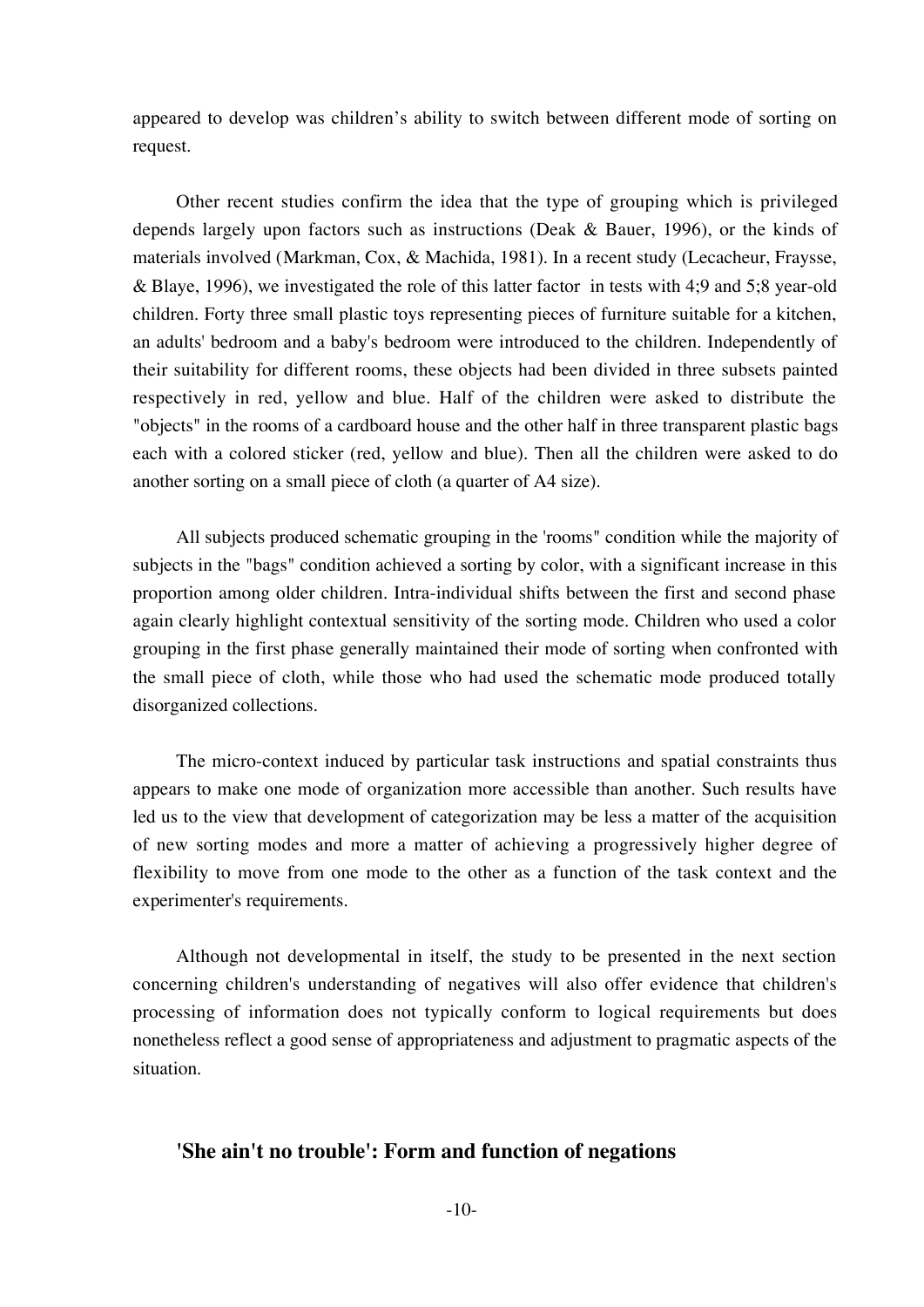From a logical point of view, the function of a negative is to reverse the truth value of a proposition: If 'p' is true then 'not p' is false. As Evans (1982, p. 25) puts it, this property of negation is fundamental to any system of formal logic, and hence of considerable relevance to the study of reasoning. However, what is at stake in any 'real life' situation that involves negations or disclaimers often seems to have little to do with truth value judgements. Double negatives like the one in our section title are unlikely to be taken as positives, though formally they should be.

More generally, if someone claims that "A is not  $X$ ", a conversational partner will not be likely to respond in terms of any kind of mental truth table. What they are likely to do, instead, is (i) gauge the pertinence of the assertion made ('what is the speaker refuting?'), (ii) consider the beliefs and intentions of the locutor ('why is he refuting  $X$ ?'), and (iii) agree or disagree with the locutor with regard to a referred-to state of affairs in the world ('what do I see as being the case?').

From a pragmatic viewpoint, it is not relevant for the purpose of communication to make a judgement on the validity of a statement without also signaling agreement or disagreement with the locutor. Agreement with a disclaimer (e.g.. 'X is not blue') could be signaled by a reply such as "Yes [i.e. you are right], it's not [i.e. not blue]". More colloquially, however, one might reply: "No, it's not blue". Similarly, disagreement with the locutor could take the form: "No [you are wrong], it is blue", or, more colloquially "Yes, it is blue".

Research on the understanding of negatives by children have shown that although children as young as three have some understanding, there remain long-standing difficulties due to the interpretation of what is negated, in other words, on the locus of negation (e.g. Jakubovicz, 1971; Rumain, 1988). However, empirical research is sparse on children's development of the concept of negation (Marti, 1991). It is only recently, with the emergence of developmental pragmatics and with a growing interest in children's theories of mind, that authors like Ninio & Snow (1996) and Olson (1994) have started to pave the way for a functional-pragmatic approach to children's production and understanding of negative statements.

We recently undertook a study aimed at pragmatic contextualization of the sentenceverification task, described earlier. Our research was based on a previous study by Bouzigue, Chamorey, & Delcenserie (1994). It used a sentence verification task to test 7 to 8 year olds' understanding of true and false negatives. The focus in this initial study was on the ways in which the object being negated (agent, action or recipient) affects children's understanding of negation. Children were shown a series of pictures with short subtexts, either true or false, commenting on the people, their doings, and things in the picture (e.g.: 'the man is not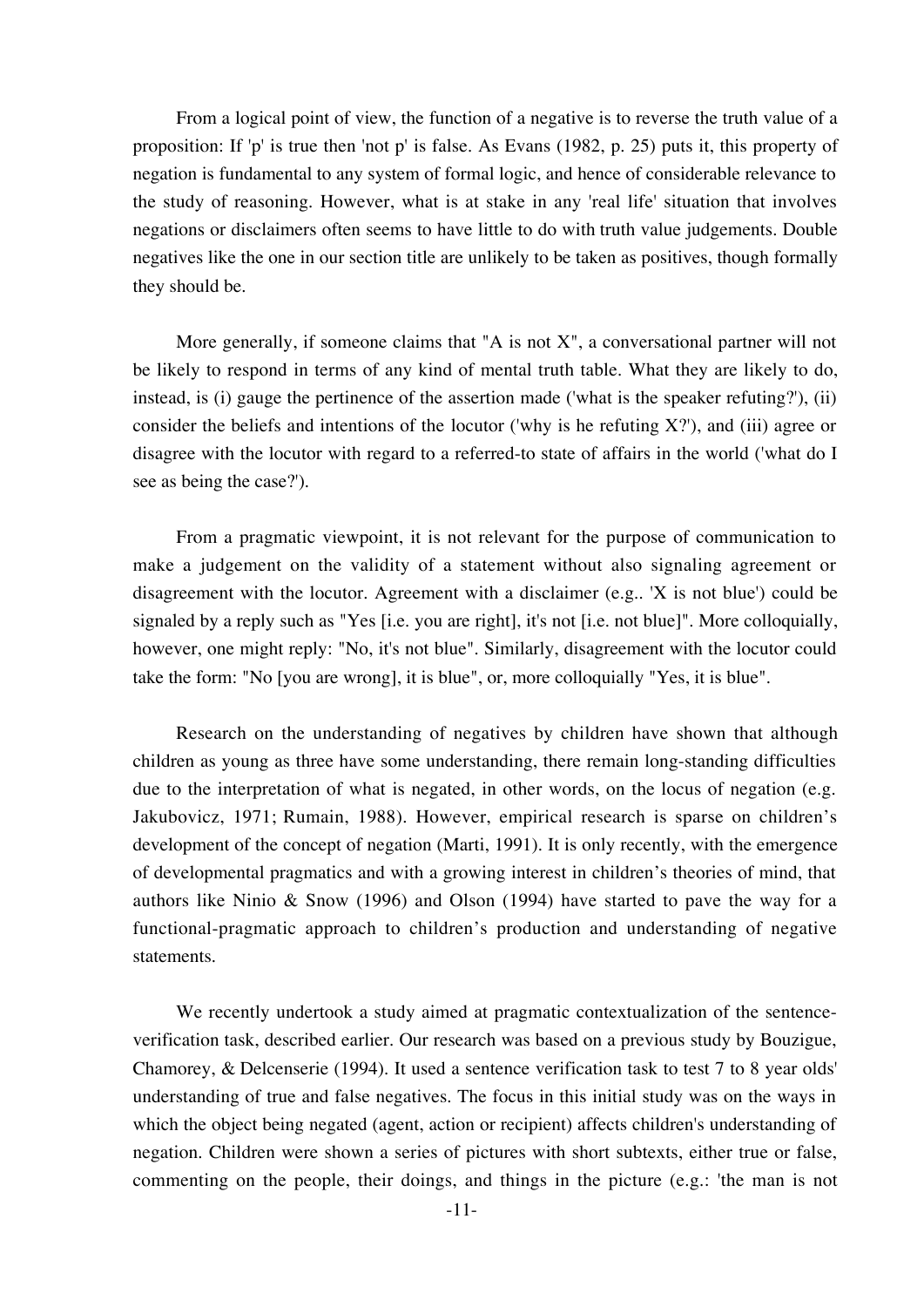painting the door'). The children were asked whether the sentence, always a disclaimer of a given state of affairs, 'fits or does not fit the picture'.

Bouzigue *et al'*s most striking result was that children's logically incorrect answers were generally accompanied by arguments revealing a true understanding of what was negated. This is to say, the children seemed to show an appropriate judgement on a given state of affairs. For instance, confronted with a false statement such as "It is not the lady who brushes her hair" a subject replies: "Yes, it is her - so it fits!".

In order to highlight the pragmatic underpinnings of children's judgements of negative statements, we repeated Bouzigue *et al* 's experiment with two minor changes. Firstly, instead of having children read the sentences written under each picture, we introduced a puppet (of an old woman with thick glasses, manipulated by the experimenter) who spoke out the text. Secondly, instead of having the puppet speak out in a neutral voice, we endowed her with two distinct moods. In a first mood (assertive), the puppet began each sentence with: " I know...." (e.g.. "I know; the man is painting the door"). In the second (indirect interrogative) the old woman began: "I can't see very well....(e.g.. "I can't see very well; the man is painting the door?").

Our purpose in introducing these slight variations is to enhance the pragmatic relevance of the task. The explicit goal given to the children is now "to help the old short-sighted lady see what is really drawn on the pictures"**.** We opted for an indirect mode of questioning as a way of keeping the actual proposition identical in both cases. These two minimal changes in the tones in which statements are produced: (i) from written only to written plus oral and (ii) assertive to interrogative, were designed to shed light upon children's sensitivity to conversational rules or maxims, and their ability to understand disclaimers within this context.

We used a within-subjects design. Three factors were combined leading to 12 types of utterances, each kind being exemplified with three different contents: Type of mood {interrogative, assertive} x truth-value {true; false} x locus of negation {subject; verb; object}. Thirty-four children (mean age 7;8) were then required to make 36 judgements. Our analysis focused on the relation between subjects 'yes/no' answers and their arguments. Here we consider specifically the effects of the type of mood, this being the only specifically 'pragmatic' factor.

The mood- marker "I know..." signals assurance on part of the locutor. It has less a function of communication than a referential function, and hence focuses the interlocutor's attention on its propositional content. The proportion of responses congruent with the logical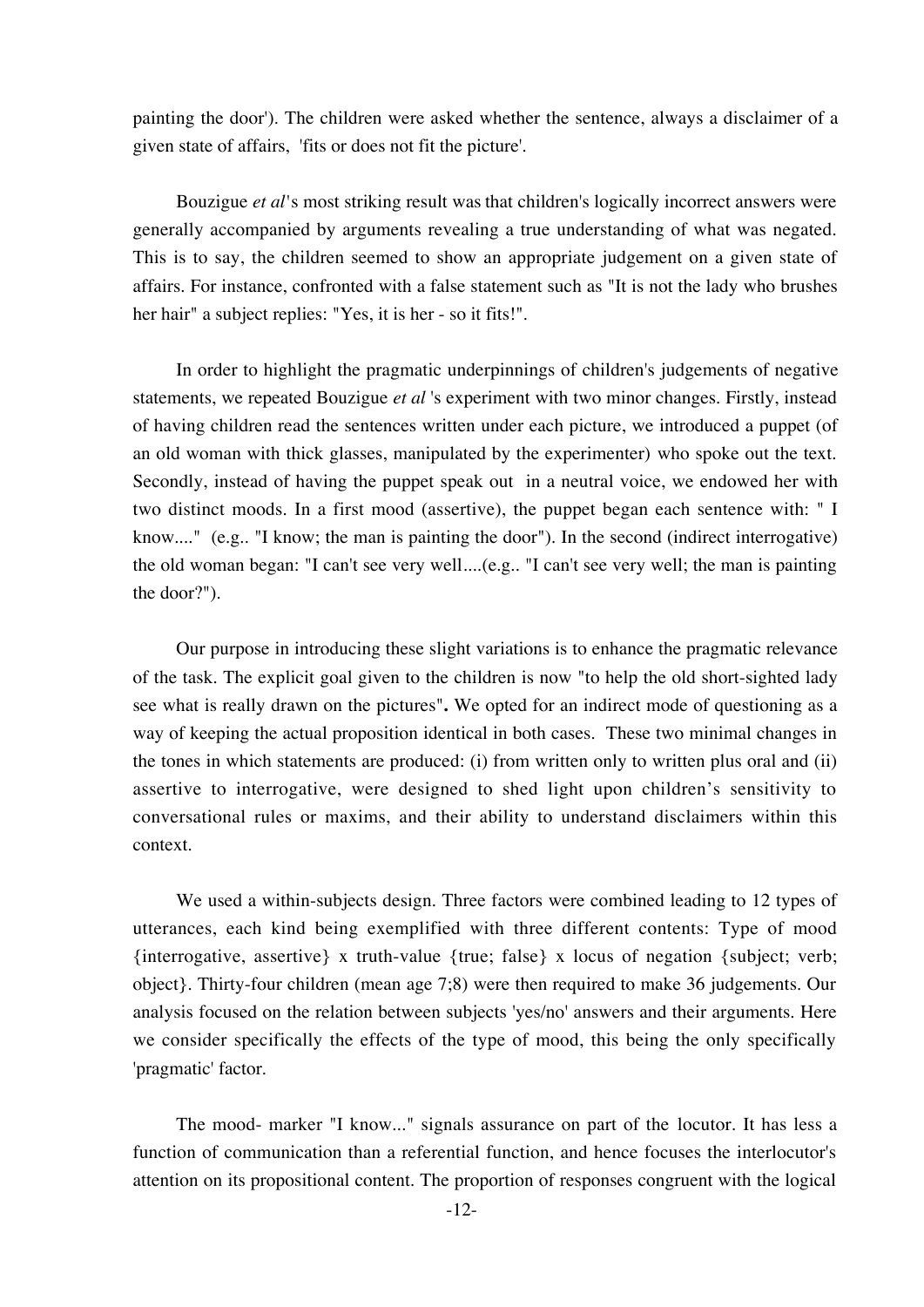norm should then be more numerous in this case than in response to an interrogative mood which suggests the need for additional information or repair, and constitutes more clearly a discursive act. For these reasons, when turning to justifications of responses, we hypothesized that questions would call for correctives whereas assertives would invite the interlocutor to take a stance vis-a-vis the locutor (agreement or disagreement).

The results agree with our hypotheses. Thus, for example, children's typical pattern of response to a true negative changes according to whether the utterance is produced in assertive or interrogative mode. To a (veridical) sentence like "It's not the man who is painting the door," children will say: "yes, it's not the man" in response to the assertive mode, and "no, it's the boy" in response to the interrogative mode. Thus, while from a logical viewpoint a single answer "yes" would be expected, the observed pattern reveals the adaptiveness of children's responses to a factor, namely mood, which is totally irrelevant from a logical viewpoint.

## **Discussion.**

Experimental tasks developed in laboratory settings to assess children's reasoning are typically well-defined problems in which, from the point of view of the experimenter, 'correct' responses equate to logical responses. Tasks used in the three fields discussed in this chapter are no exception. As suggested in our introduction, human rationality has also been long equated with logicality. Logic has not only been considered as the appropriate normative theory, but also as a descriptive theory of reasoning processes in general. The ultimate goal of development has been seen as being a 'rationality of process', namely "reasoning in a way which conforms to a supposedly appropriate system such as formal logic" (Evans, Over, & Manktelow, 1993, p.168).

Situated approaches to cognition have served to highlight the peculiarity of laboratory tasks (in which most characteristics of the children's social and environmental 'niche' are absent), bringing about a new agenda for developmental psychology. What needs to be studied, from this point of view, is not so much the individual child's growing logic, but the growing adaptiveness of the child to his/her social and physical environment. Much work still remains to be done in this direction.

The small steps we have taken in this chapter to move away from classical laboratory situations have allowed us to create what we call a "pragmatic contextualization" of some of the paradigmatic tasks. Keeping in the tradition of these tasks has enabled us, via comparisons of standard versus "contextualized" versions of a task, to highlight the crucial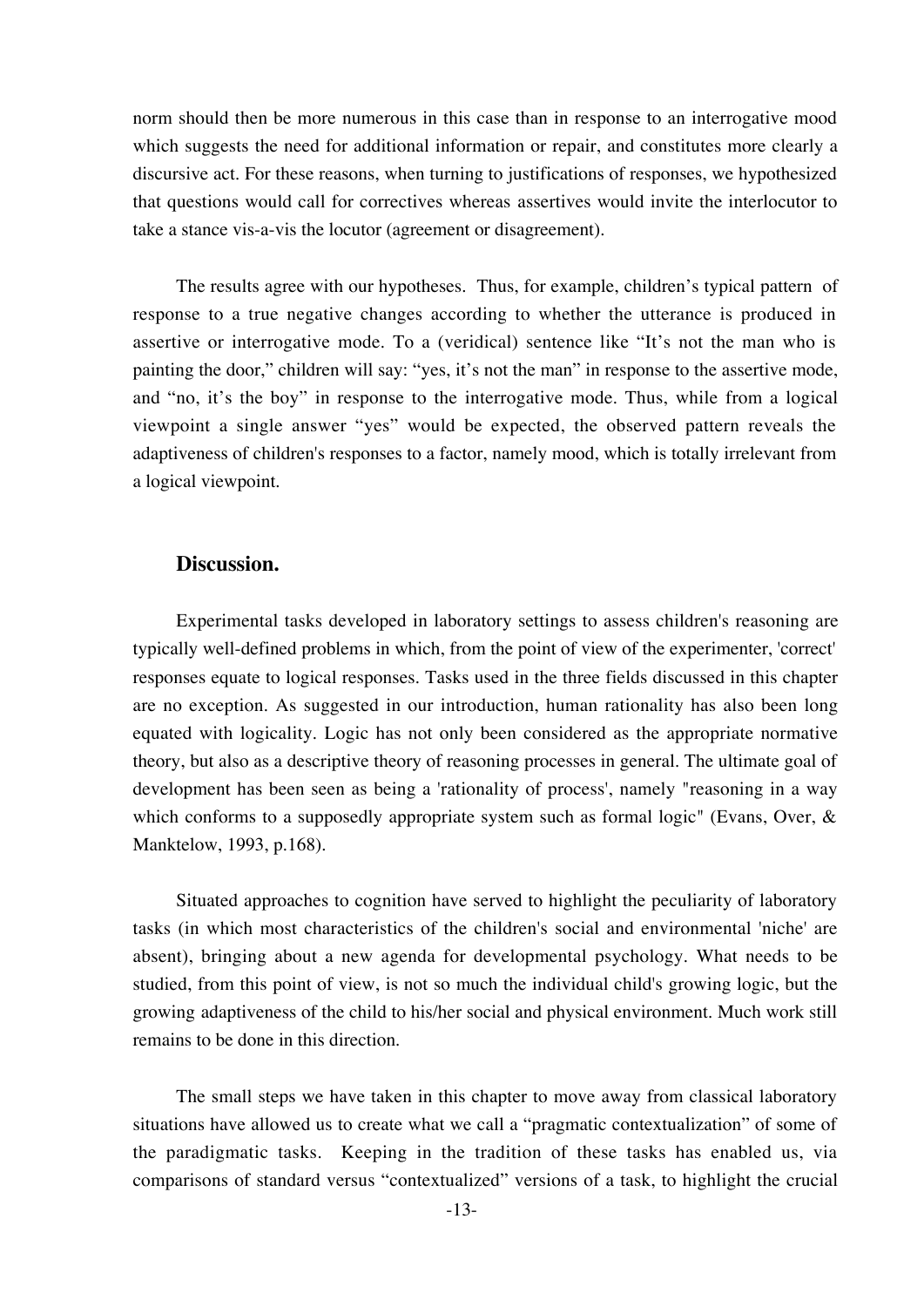role of pragmatic constraints in children's reasoning. A new picture of development emerges which is no longer seen simply as an age progression towards logical reasoning. Age related changes may be better understood in terms of 'changes in the pragmatic landscape', (together, perhaps, with increasing flexibility and adaptability) than in terms of an overall shift towards more abstract or logical forms of thought.

Logical reasoning is only one amongst several different modes of adaptive reasoning available in a child's mental toolkit. Based on their everyday experience, well routinized long before formal schooling, children are skilful at using other and often pragmatically better adapted forms of reasoning. These sometimes make them fail in laboratory tasks, but these failures are often more a consequence of the presence of a pragmatically grounded reasoning capability rather than of the absence of a logically grounded form. A critical characteristic of most traditional tasks is that they require not only the activation of logical reasoning but also the inhibition of alternative and highly accessible routines (see for instance Houdé, 1995). Paradoxically, then, an important aspect of the development of reasoning skills may be a development of effective inhibition of pragmatically based routines unadapted to most formal assessment tasks (cf. De Corte, Saljo, this volume).

The picture that emerges from the present chapter is that children, like adults, base their responses to contrived experimental measures (whether of deduction, categorization or negation) on judgement of relevance, made within the setting of conversation and interaction framed by the experimenter. Though the responses they give may differ, it appears that the determinants of young children's responses are not fundamentally different from the determinants of adults' responses. The gradual recognition that infants and preschoolers are far more cognitively competent than psychologists had previously supposed has been accompanied by a recognition that the reasoning of adults is characterized by all manner of previously unappreciated 'biases'.

However, the extent of the mental 'toolkit' available, and the flexibility of selection of appropriate tools for particular purposes may both be subject to developmental change. Children's situations vis-a-vis adults also change with development, and as Politzer suggests, what changes with development more than anything else may be the child's judgement of what is most relevant to the task at hand. To this extent, the course of development would be expected to be linked in part to the child's developing mastery of the pragmatics of language and communication more generally.

The results of studies such as those described in this chapter show there is much more to rationality than logical reasoning. Children do demonstrate, even in their early years, a 'rationality of purpose', which may be defined as "reasoning in a way which helps one to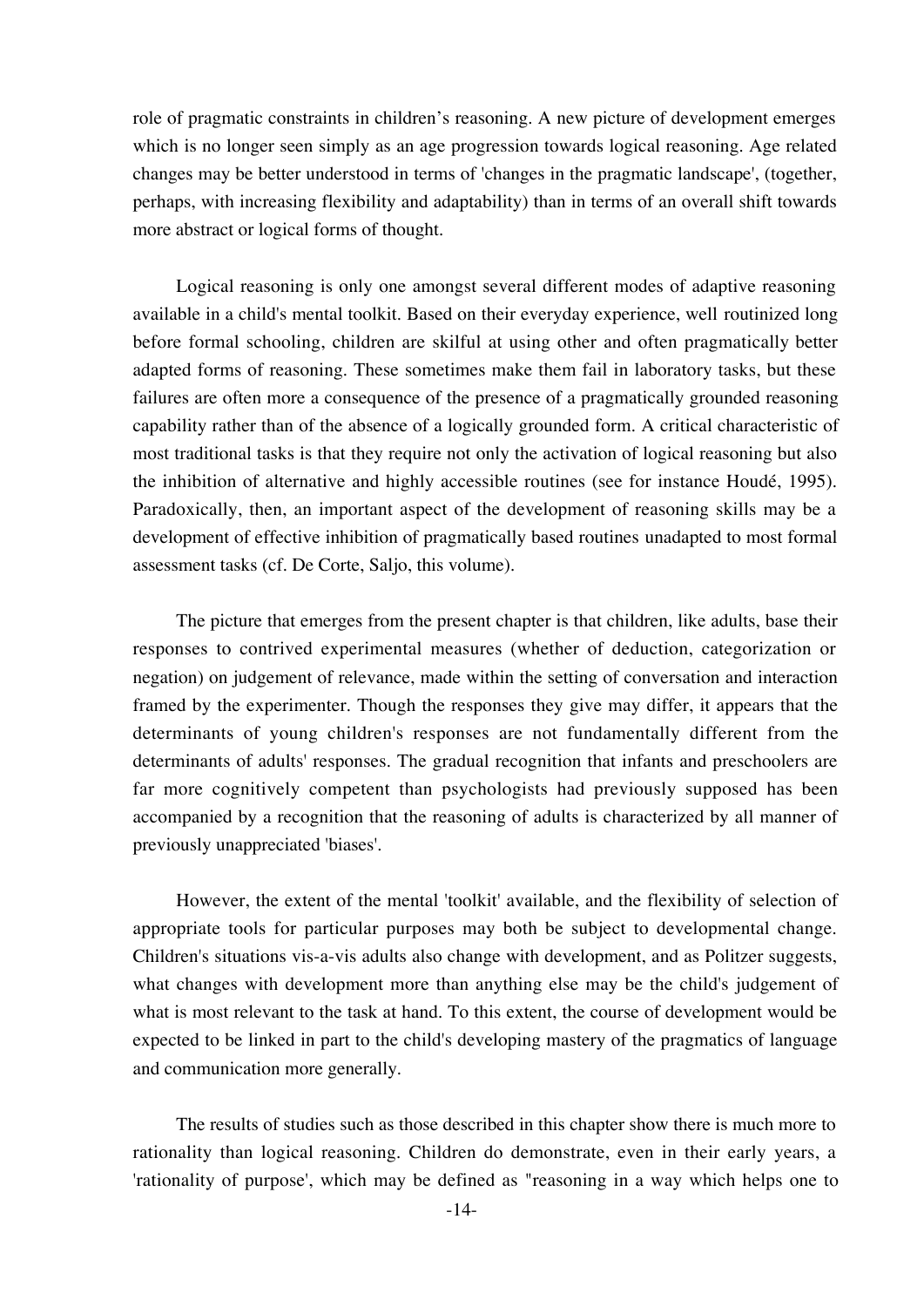achieve one's goals" (Evans et al. 1993, p.168). What seems to be critical to children's performance (and indeed that of adults) is their interpretation of situations, and more precisely their analysis of what kind of response might be most *relevant* to the situations they encounter.

## **References**

Ackermann, E. (1991). From Decontextualized to Situated Knowledge: Revisiting Piaget's Water-Level Experiment. In I. Harel, & S. Papert (Eds), *Constructionism*. pp 269-295, Norwood, N.J.: Ablex Publishing Company.

Austin (1962). *How to do things with words.* New York: Oxford University Press.

Bideaud, J., & Lautrey, J. (1983). De la résolution empirique à la résolution logique du problème d'inclusion: Evolution des réponses en fonction de l'âge et des situations expérimentales. *Cahiers de Psychologie Cognitive, 3,* 295-326.

Blaye, A., & Bernard-Peyron, V. (1996). Une étude développementale des activités de catégorisation: Variabilité inter- et intra-individuelle des conduites. Communication presented to the XIemes Journées de Psychologie Différentielle. Lorient (France): 8-10 octobre 1996.

Bouzigue,S., Chamorey, A., & Delcenserie, C. (1994). *Etude sur l'effet du champ de la négation sur la compréhension des phrases négatives chez les enfants de CE1*. Dissertation for Master Degree, unpublished manuscript, University of Provence, France.

Bruner, J.S., Goodnow, J., & Austin, G. (1966). *A study of thinking.* New York: Wiley.

Cheng, P.W., Holyoak, K. (1985). Pragmatic reasoning schemas. *Cognitive Psychology, 17,* 391-416.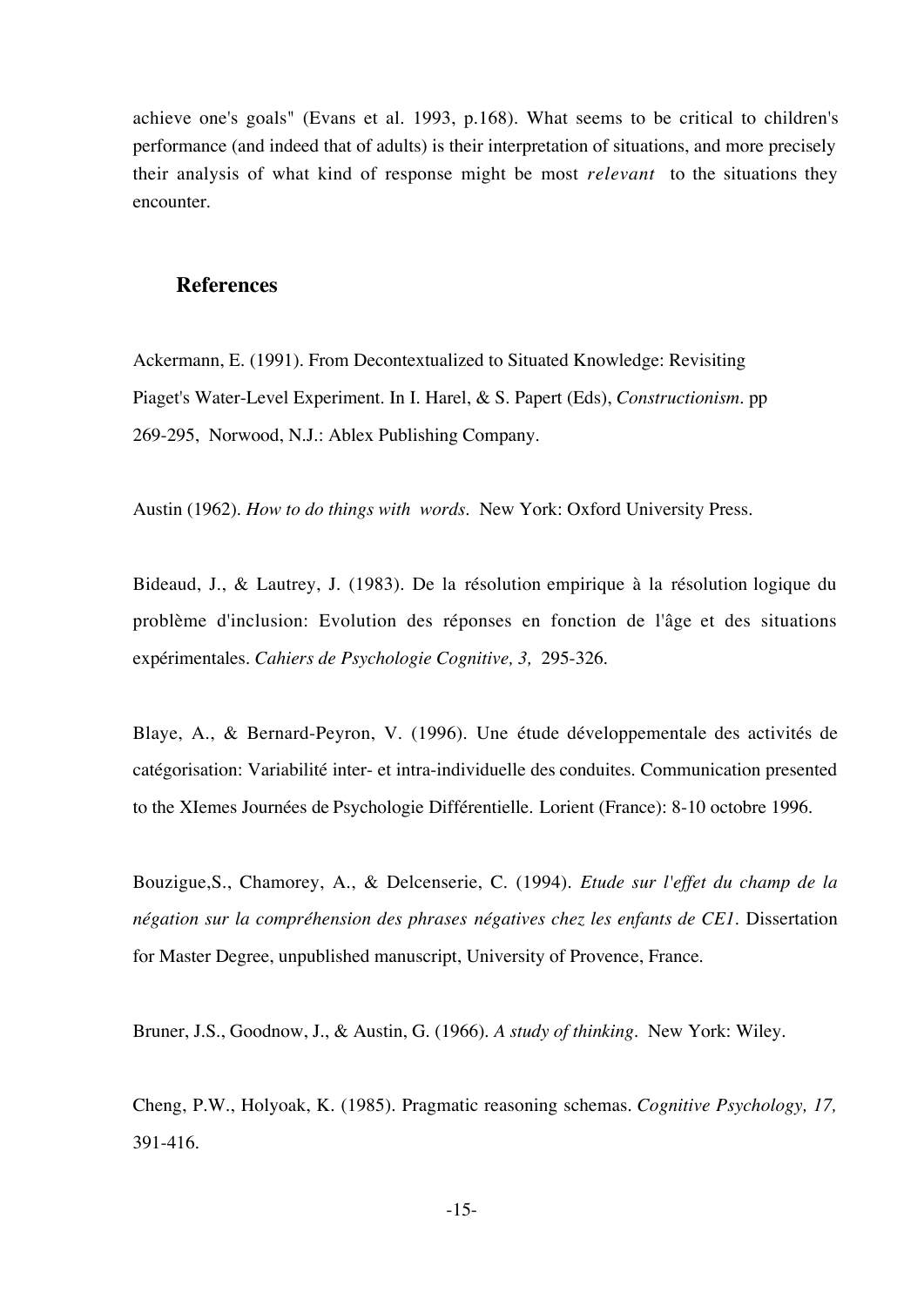Deak, G. O., Bauer, P. J. (1996). The dynamics of preschoolers' categorization choices. *Child Development, 67,* 741-767.

Ducrot, O. (1980). *Les échelles argumentatives*. Paris: Minuit.

Evans, J. St. B. T. (1982). *The psychology of deductive reasoning.* London: Routledge.

Evans, J. St. B. T. (1989). Bias in human reasoning: causes and consequences. Hillsdale, N.J.: Erlbaum.

Evans, J. St. B. T. (1993). Bias and rationality. In K. I. Manktelow & D. E. Over (Eds.), *Rationality.* London: Routledge.

Evans, J. St B. T., Over, D. E., & Manktelow, K. I.(1993). Reasoning, decision making and rationality. *Cognition, 49*, 165-187.

Evans, J. St. B. T., Newstead, S. E., & Byrne, R. M. J. (1993). *Human reasoning: The psychology of deduction*. Hillsdale, N.J.: Erlbaum.

Frydman, O., Light , P. & Alegria, J. (1997) Pragmatic determinants of children's conditional reasoning. Department of Psychology Research Working Paper Series, DPWP 1/97, University of Southampton.

Girotto, V., & Light, P. (1992). The pragmatic bases of children's reasoning. In P. Light, & G. Butterworth (Eds.), *Context and cognition; ways of learning and knowing* . New York: Harvester.

Girotto, V., Gilly, M., Blaye, A., & Light, P. (1989). Children's performance in the selection task: plausibility and familiarity. *British Journal of Psychology, 80,* 79-95.

-16-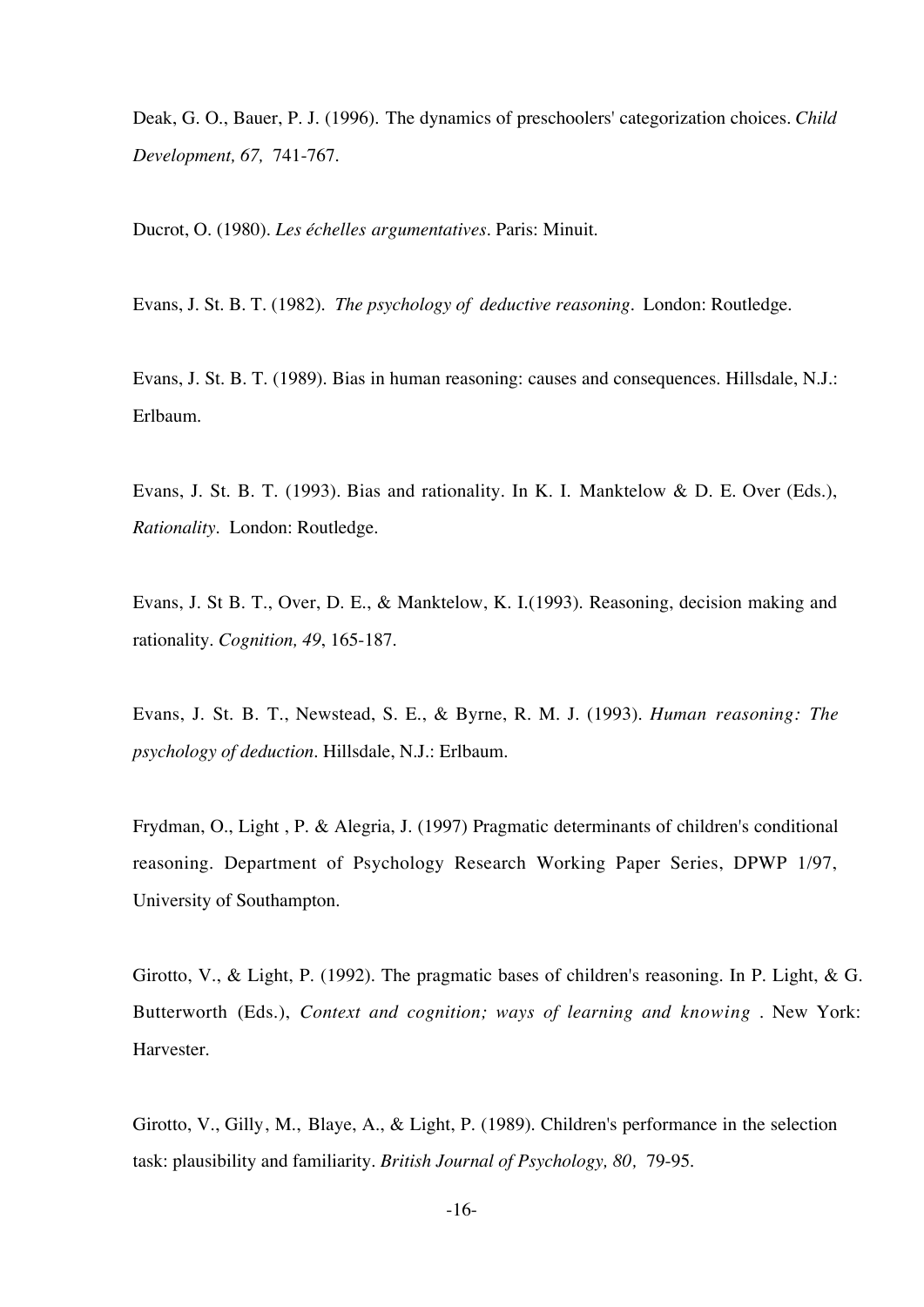Girotto, V., Light, P., & Colbourn, C.(1988). Pragmatic schemas and conditional reasoning in children. *Quarterly Journal of Experimental Psychology, 40A*, 469-482.

Harris, P. & Nunez, M. (1996) Understanding of permission rules by preschool children. *Child Development., 67,* 1572-1591.

Houdé, O. (1990). Logical categorization: schematic knowledge, categorical knowledge, and image versus linguistic format. A study in six-to-eleven-year-olds. *European Bulletin of Cognitive Psychology, 10,* 4, 343-384.

Houdé, O. (1995). Rationalité, développement et inhibition. Un nouveau cadre d'analyse. Paris: Presses Universitaires de France.

Inhelder, B., & Piaget, J. (1958). *The growth of logical thinking from childhood to adolescence: An essay on the construction of formal operational structures.* London: Routledge.

Inhelder, B., & Piaget, J. (1964). *The early growth of logic in children.* New York: Norton.

Jakubowicz, C. (1971). La compréhension des phrases négatives. Thèse de doctorat, unpublished manuscript, University of Paris V, France.

Johnson-Laird, P.N., Legrenzi, P., & Legrenzi, M. (1972). Reasoning and a sense of reality. *British Journal of Psychology, 63,* 395-400.

Lecacheur, M., Desprels-Fraysse, A., & Blaye, A. (1996). *Children's sensitivity to inductions of logical or schematic sortings*. Manuscript submitted for publication.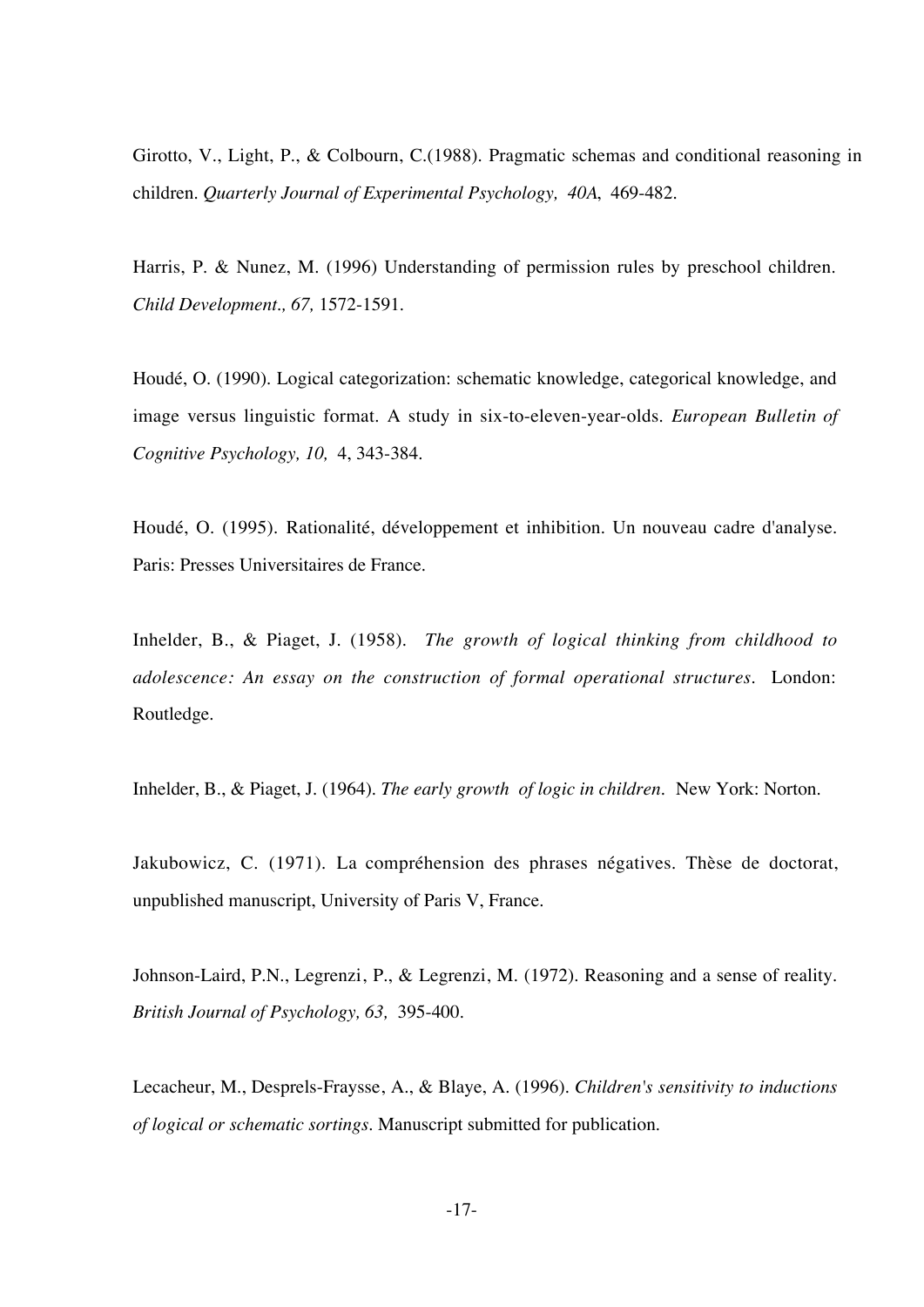Light, P., Blaye, A., Gilly, M., & Girotto, V. (1989). Pragmatic schemas and logical reasoning in 6- to 8-year-old children. *Cognitive Development* , *4,* 49-64.

Mandler, J. M. (1983). Representation. In J. H. Flavell & E. M. Markman (Eds.), *Cognitive Development,* vol. 3 of P. Mussen (Ed.), *Manual of Child Psychology* (pp. 420-494). New York: Wiley.

Markman, E. M. (1978). Empirical vs logical solutions to part-whole comparison problems concerning classes and collections. *Child Development, 49,* 168-177.

Markman, E. M., Cox, B., & Machida, S. (1981). The standard object sorting task as a measure of conceptual organization. *Developmental Psychology, 17,* 115-117.

Marti, E. (1991). La négation de la ressemblance chez l'enfant: Différence ou altérité ?. *Archives de Psychologie*, 49, 25-45.

Moeschler, J. (1990). Les aspects pragmatiques de la négation linguistique: Actes de langage, argumentation et inférence pragmatique. In *La négation. Le rôle de la négation dans l'argumentation et le raisonnement.* Actes du colloque de Neuchâtel. Neuchâtel: Centre de Recherches

Nelson, K. (1986). *Event knowledge: Structure and function in development.* Hillsdale, N.J.: Erlbaum.

Ninio, A., & Snow, C. E. (1996). *Pragmatic Development*. Oxford: Westview Press.

Olson, D. (1994). *The world on paper*. Cambridge, Ma: Cambridge University Press,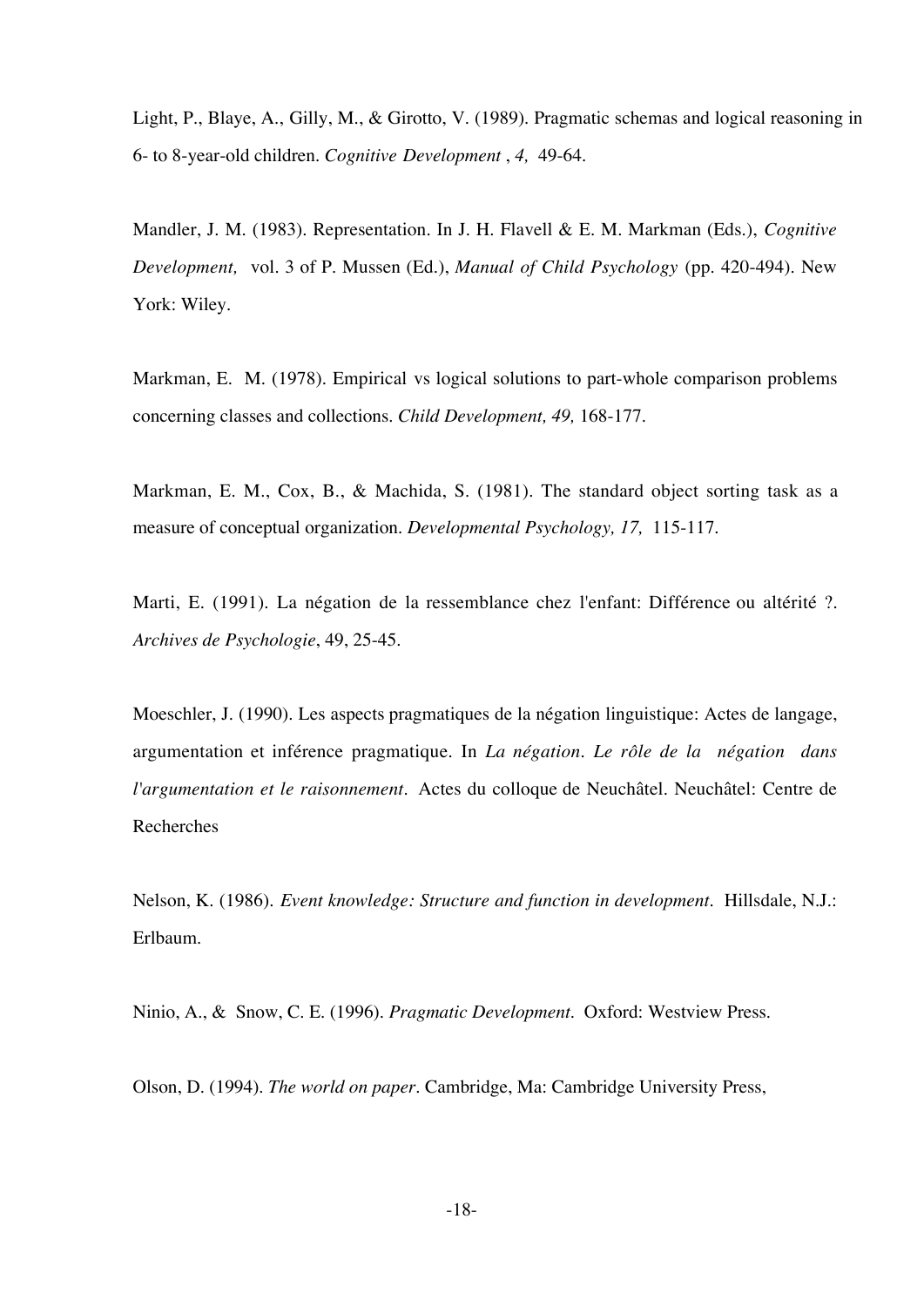Politzer, G. (1993). *La psychologie du raisonnement: lois de la pragmatique et de la logique formelle.* Thèse de Doctorat d'Etat, University of Paris VIII, France.

Rosch, E. H., Mervis, C. B., Gray, W. D., Johnson, D. M., & Boyes-Braem, P. (1976). Basic objects in natural categories. *Cognitive Psychology, 8,* 382-439.

Rumain, B. (1988). Syntactics of interpretation of negation: a developmental study. *Journal of Experimental Child Psychology, 45,* 119-140.

Schank, R. C., & Abelson, R. P. (1977). *Scripts, plans, goals, and understanding.* Hillsdale, N.J.: Erlbaum.

Searle (1969). *Speech acts.* Cambridge: Cambridge University Press.

Siegal, M. (1991). *Knowing children: Experiments in conservation and cognition*. . Hillsdale, N.J.: Erlbaum.

Sperber, D., & Wilson, D. (1986). *Relevance.* Oxford: Basic Blackwell.

Sperber, D., Cara, F., & Girotto, V. (1995). Relevance theory explains the selection task. *Cognition, 57,* 31-95.

Vygotsky, (1934/1986). *Thought and language*. Cambridge, MA: Cambridge University Press.

Ward, S. L., & Overton, W. F.(1990). Semantic familiarity, relevance and the development of deductive reasoning. *Developmental Psychology, 26*, 488-493.